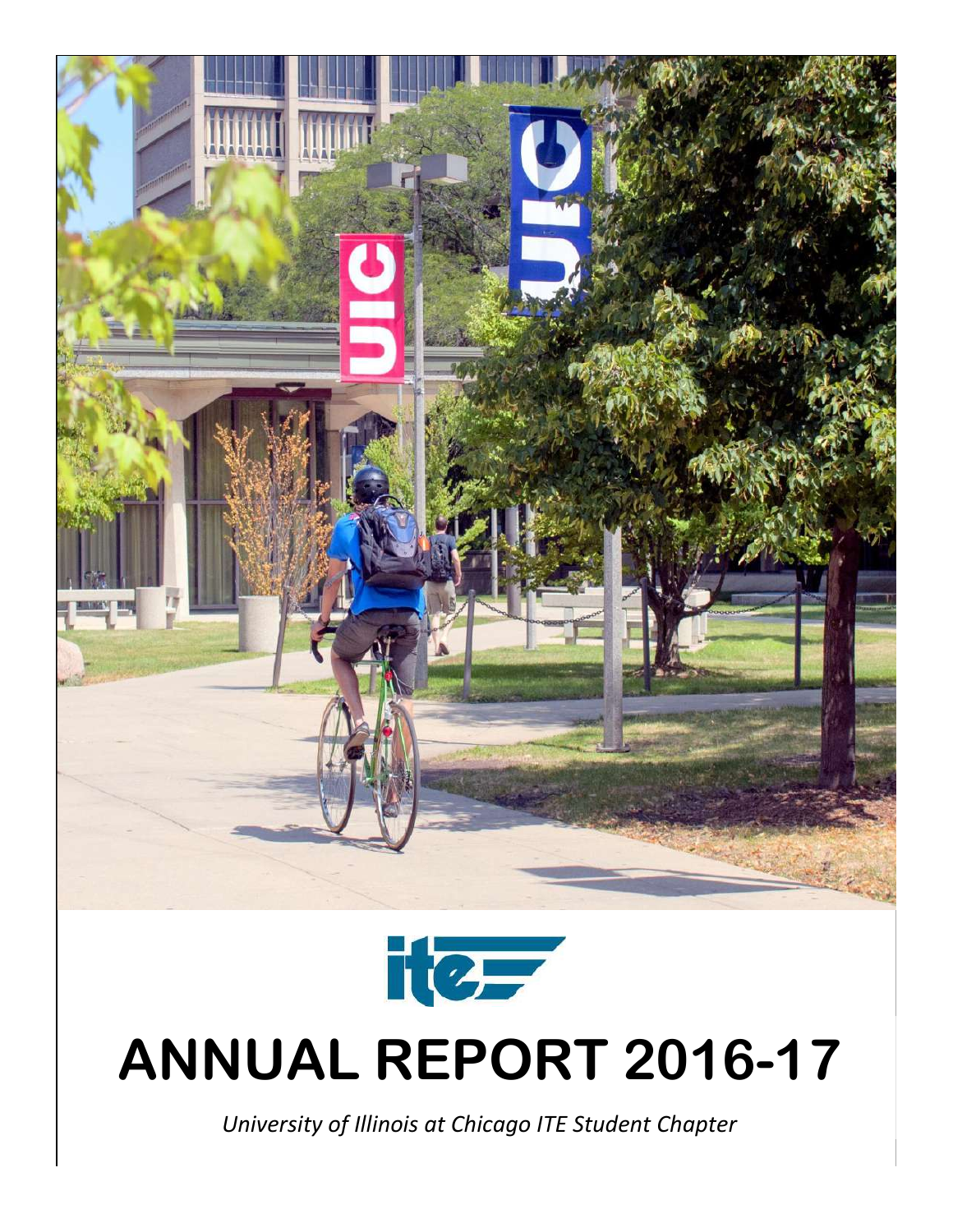## **Institute of Transportation Engineers**

**ANNUAL REPORT OF STUDENT CHAPTER ACTIVITIES From April 1, 2016 to March 31, 2017 STUDENT CHAPTER AT** *THE UNIVERSITY OF ILLINOIS AT CHICAGO*

#### **1. STUDENT CHAPTER OFFICERS**

President: Nabin Kafle Vice President(s): Ramin Shabhanpour & Mohamadhossein Noruzoliaee Treasurer: Noosheen Nazari Secretaries: Natalia Kuvakina & Sudheer Ballare Webmaster: Sandeep Sasidharan

#### **2. STUDENT CHAPTER MEMBERSHIP**

Number of Student Chapter members: 15 Number of Student members of Institute: 17 Number of Students eligible to be a Student member of the Institute: approx. 100

Number of faculty members who are current ITE members: 1

#### **3. INFORMATION ON TRANSPORTATION ENGINEERING ENROLLMENT**

Number of undergraduate students (Sophomore - Senior years) in your academic department.

#### Full time: approx. 240 in CME Department Part time: Nil

Does your curriculum allow an undergraduate student to major or minor in Transportation? **No**

Number of graduate students in Transportation.

Full time: approx. 20 Part time: Nil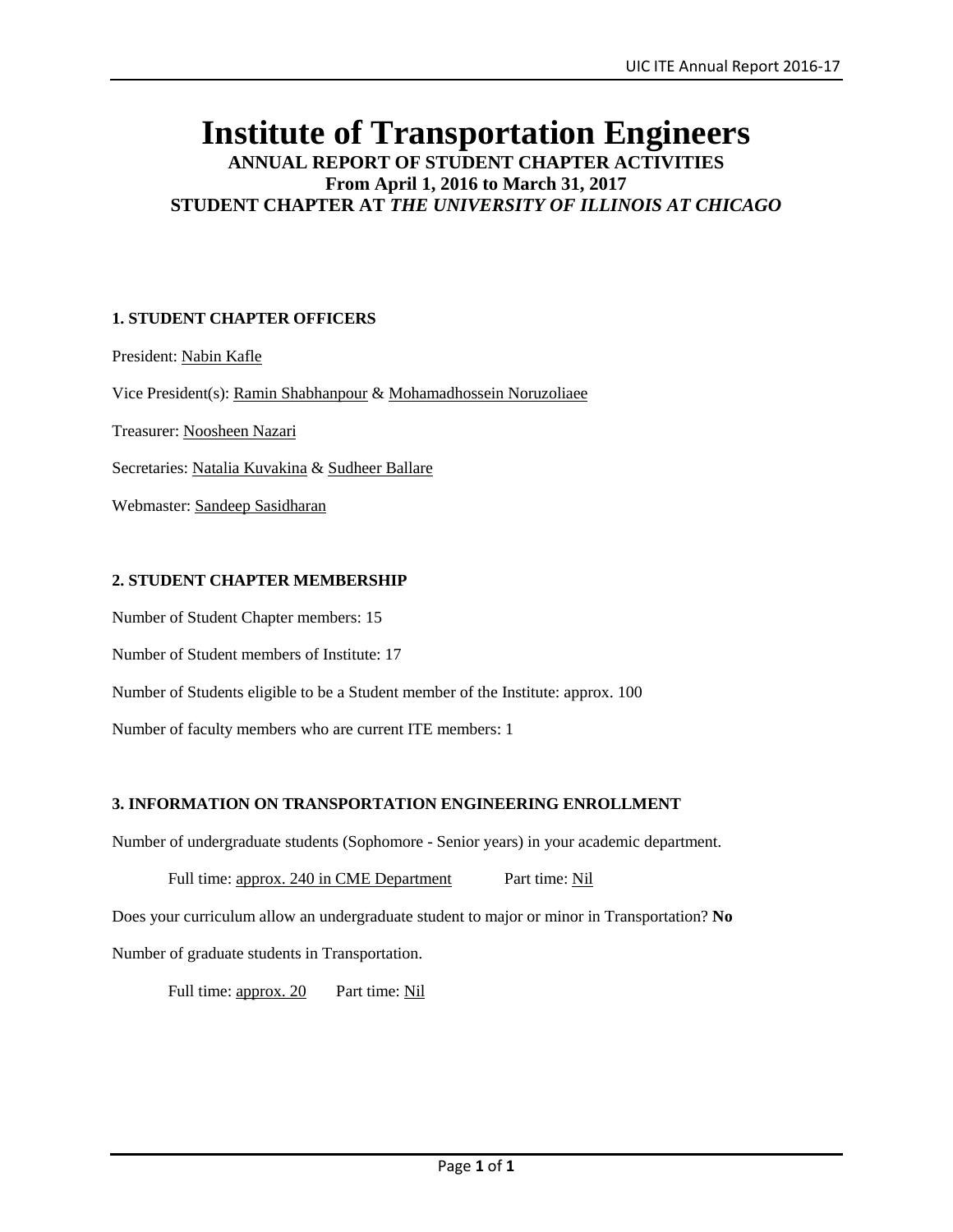#### **4. SUMMARY OF STUDENT CHAPTER ACTIVITIES**

Please see attached supplemental report.

#### **5. ROSTER OF STUDENT CHAPTER MEMBERS**

Please see attached member roster.

Report submitted by: Name: Nabin Kafle UIC ITE Student Chapter President nkafle3@uic.edu March 31, 2017 Contents approved by: Name: Dr. Bo Zou UIC ITE Student Chapter Faculty Advisor bzou@uic.edu March 31, 2017 Bo Zou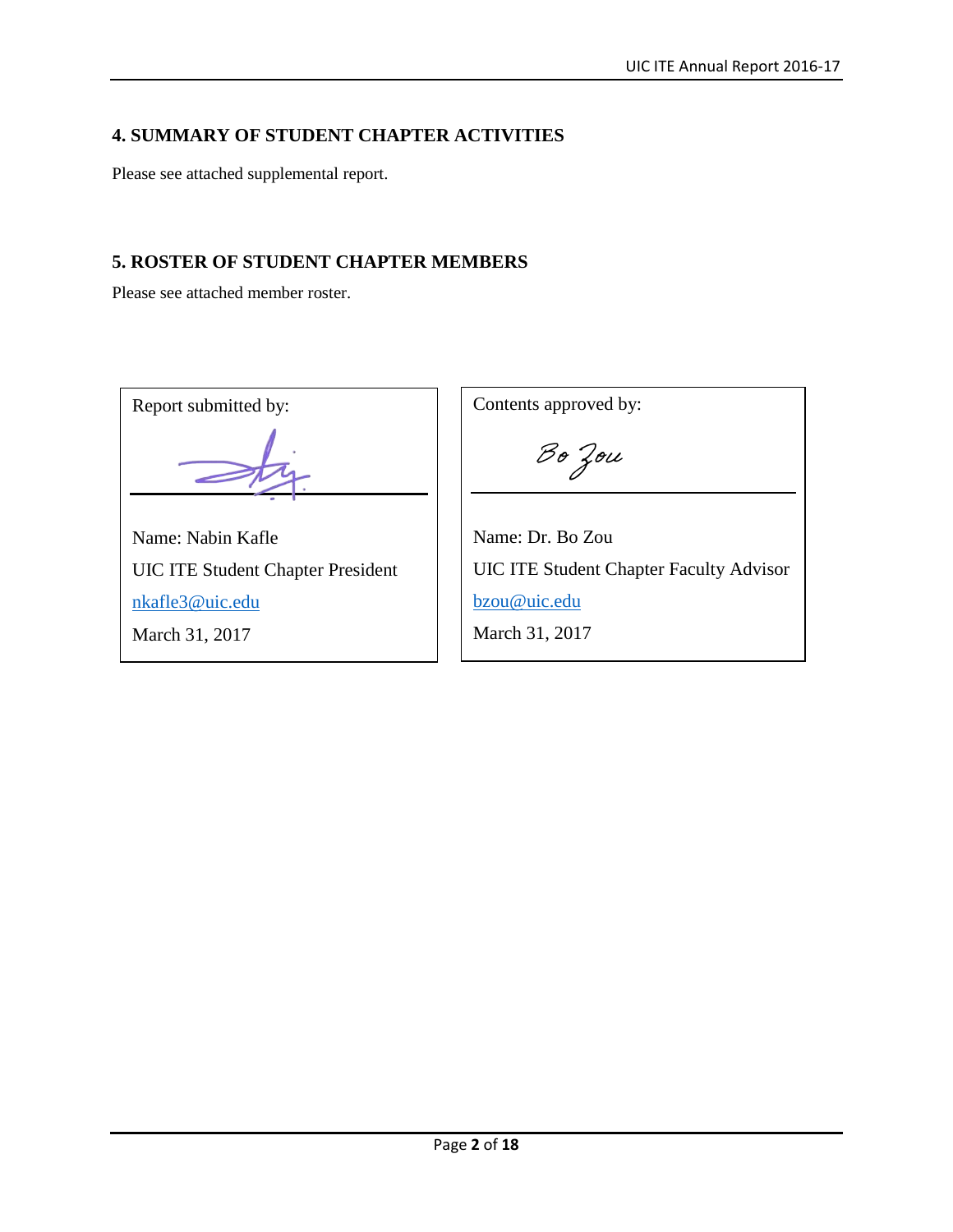## **Table of Contents**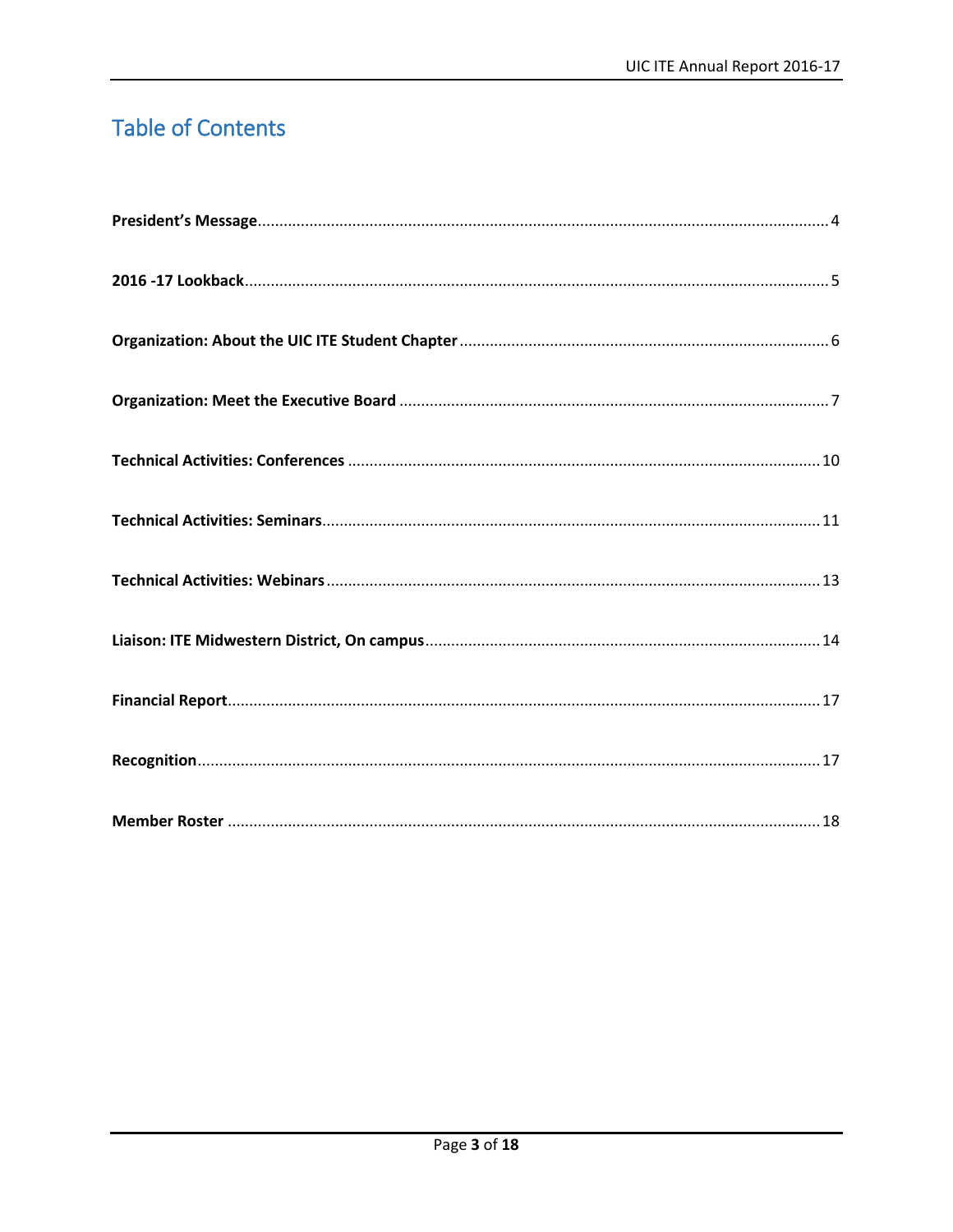## President's Message

2016 happened to be an important year for the ITE-UIC Chapter. The Chapter was revived in July with the efforts of our Faculty Advisor, Dr. Bo Zou, which proved to be an important milestone in uniting the Transportation Engineering students at UIC. Within the past 8 months of the Chapter's history, the ITE-UIC has significantly filled the void that was felt in the CME Department due to the lack of communication among the transportation students. ITE-UIC is now regularly organizing programs, seminars, scholarships, competitions, and social events to reach out to the graduate/undergraduate students.

Being the President of a newly revived group, I initially felt a lack of guidance and experience to conduct the routine activities. But I am very grateful to our Faculty Advisor and my Executive team who always supported my decisions and helped to implement all of our planned activities. I would also like to express my gratitude to Prof. Karl Rockne, the then interim head of CME department, who agreed to provide the required financial support to the ITE-UIC Chapter. Without the sanction of this budget, it would have been a major challenge to carry out any of our planned activities.

As a President, I take the pride to announce that within the first year of its revival, ITE-UIC managed to bring home all three of the Annual Student Scholarships awarded by the Illinois-ITE Section. Prof. Abolfazl Mohammadain, the head of the UIC CME department and a Transportation Engineering Faculty, in a personal meeting stated that these awards have historically been of great importance and he is proud that after many years, UIC yet again made its presence felt in the Midwestern ITE district by winning all three of the awards. Major activities carried out by the ITE-UIC Chapter in 2016 are:

- Participated in the ITE Midwest Student Leadership Summit, held in September at Iowa.
- Organized a seminar with Inshu Minocha from CDM Smith as the Speaker.
- Organized the First General Body Meeting for the Chapter.
- Organized a seminar with Dr. Ed Klotz from IBM Analytics as the Speaker.
- Sponsored students to attend the Informs Annual Meeting.
- Sponsored students to attend the TRB Annual Meeting.

Once again, I would like to acknowledge the immense support from the Executive board, Faculty Advisor, and the CME Department and hope to get the same support for the upcoming years. I hope all students from the Transportation Engineering show the same enthusiasm and ITE-UIC goes on marking its presence nationally and internationally.

----------------------------

Nabin Kafle President, ITE-UIC Chapter 2016-2017

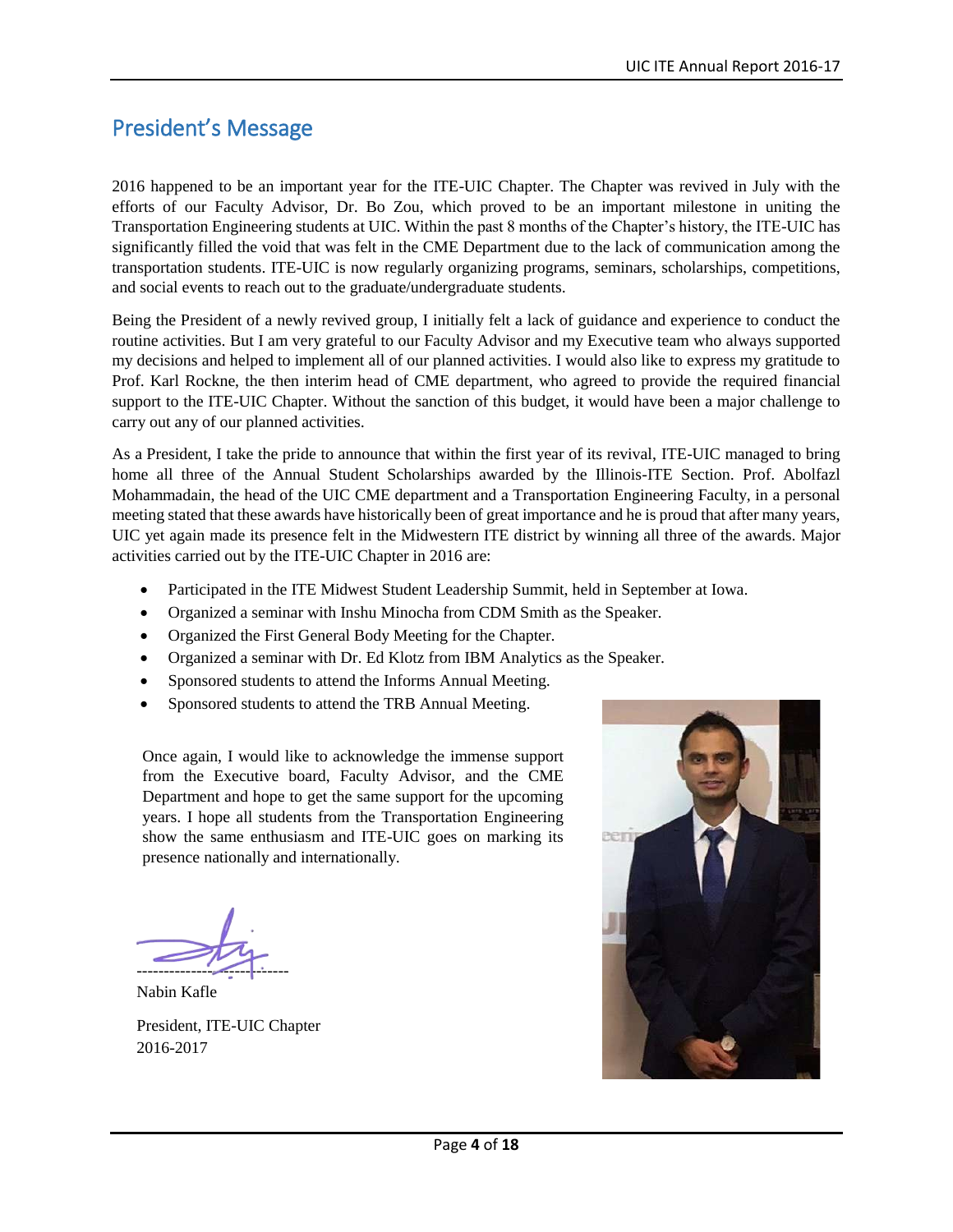## 2016 -17 Lookback

**Sr. No. Activity Date**

| $\mathbf{1}$   | Seminar - Climate Change, Resiliency and Sustainability: Perspectives on<br>Engineering Challenges (Dr. Krishna Reddy)                            | 09/16/2016 |
|----------------|---------------------------------------------------------------------------------------------------------------------------------------------------|------------|
| $\overline{2}$ | Seminar - Analysis of Transit Quality of Service and Employment Accessibility for<br>the Greater Chicago Region (Mr. Inshu Minocha)               | 10/14/2016 |
| 3              | Seminar - Industrial Careers in Mathematical Programming (Dr. Ed Klotz)                                                                           | 11/23/2016 |
| $\overline{4}$ | Seminar - The crossroads of physical and virtual: the Internet as critical<br>infrastructure (Michael Thompson)                                   | 12/02/2016 |
| 5              | Seminar - The Interactions between E-shopping and Store Shopping in the Shopping<br>Process for Search Goods and Experience Goods (Dr. Jason Cao) | 02/10/2017 |
| 6              | Seminar - Large-scale Model Exploration (Dr. Jonathan Ozik)                                                                                       | 02/17/2017 |

#### **Executive Board Meetings**

| 06/24/2016 |
|------------|
| 06/29/2016 |
| 08/05/2016 |
| 08/17/2016 |
| 09/07/2016 |
| 10/14/2016 |
| 11/02/2016 |
| 10/09/2016 |
| 02/17/2017 |
|            |

#### **Conferences**

| <b>INFORMS 2016</b><br>Transportation Research Board (TRB) 96th Annual Meeting 2017 | 11/13/2016<br>01/08/2017 |
|-------------------------------------------------------------------------------------|--------------------------|
| <b>Involvement with ITE</b><br>ITE Midwest Student Leadership Summit, Iowa          | 09/16/2016               |
| 2017 Illinois ITE Student Day                                                       | 03/03/2017               |
| <b>General Body Meetings</b>                                                        |                          |

| <b>First General Body Meeting</b> | 10/26/2016 |
|-----------------------------------|------------|
|                                   |            |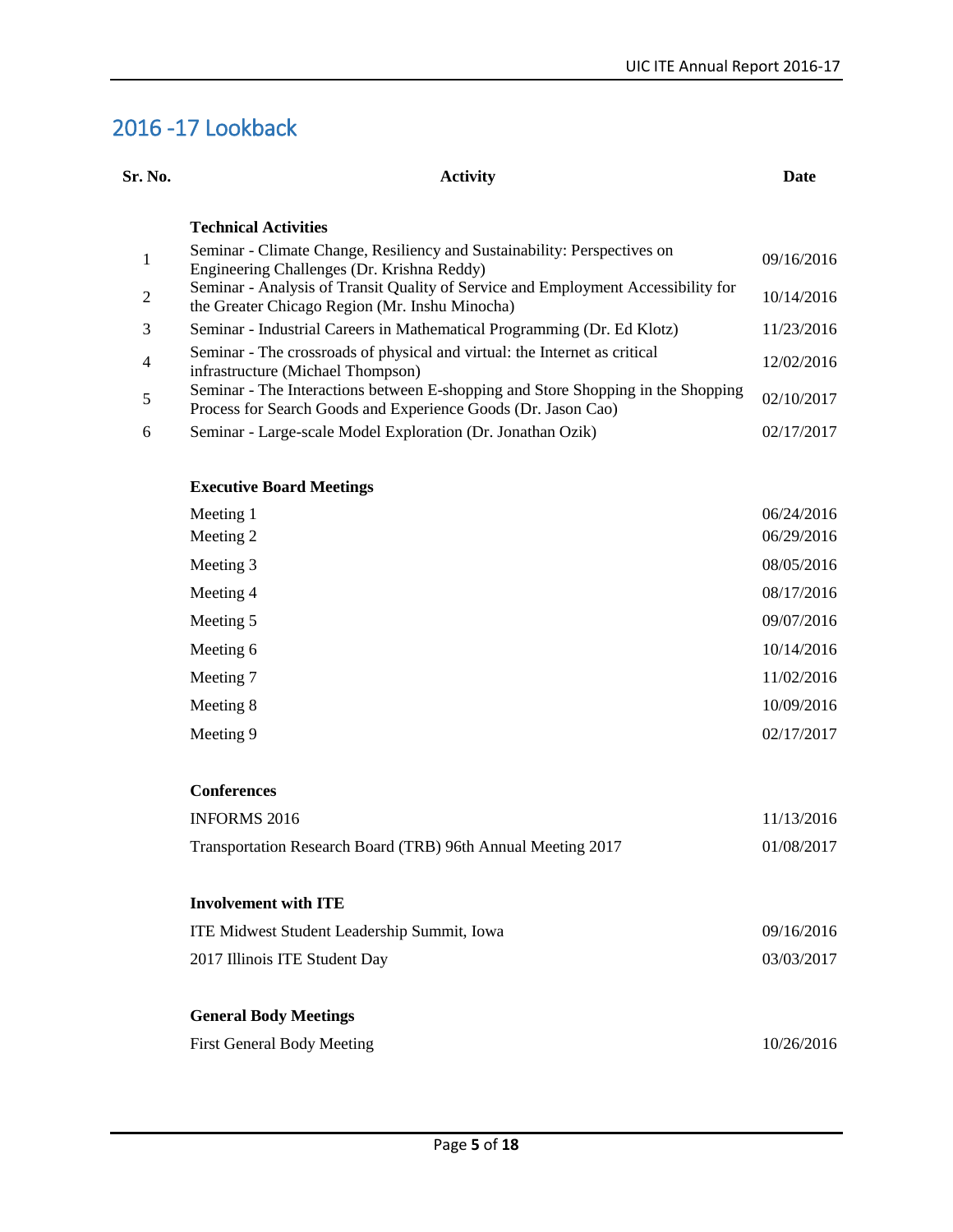## Organization: About the UIC ITE Student Chapter

UIC-ITE Student Chapter is a group of students interested in entering the field of transportation planning and engineering. The chapter is organized and operated by students under the supervision of the faculty at the Department of Civil and Materials Engineering. The Chapter introduces students to the transportation profession and promotes the advancement of the profession by fostering close association of students with practicing engineers, educators and researchers from other institutions, and local and national chapters of ITE. The Chapter also aims to develop professional spirit, acquaint students with topics of interest in transportation, and promote common interests among students. The UIC-ITE Chapter belongs to the Illinois Section Institute of Transportation Engineers. All full-time UIC students in good academic standing are welcome to become members of the UIC-ITE student chapter. Membership in the UIC-ITE student chapter is free.





Fig 1: ITE-UIC Student Chapter Executive Board structure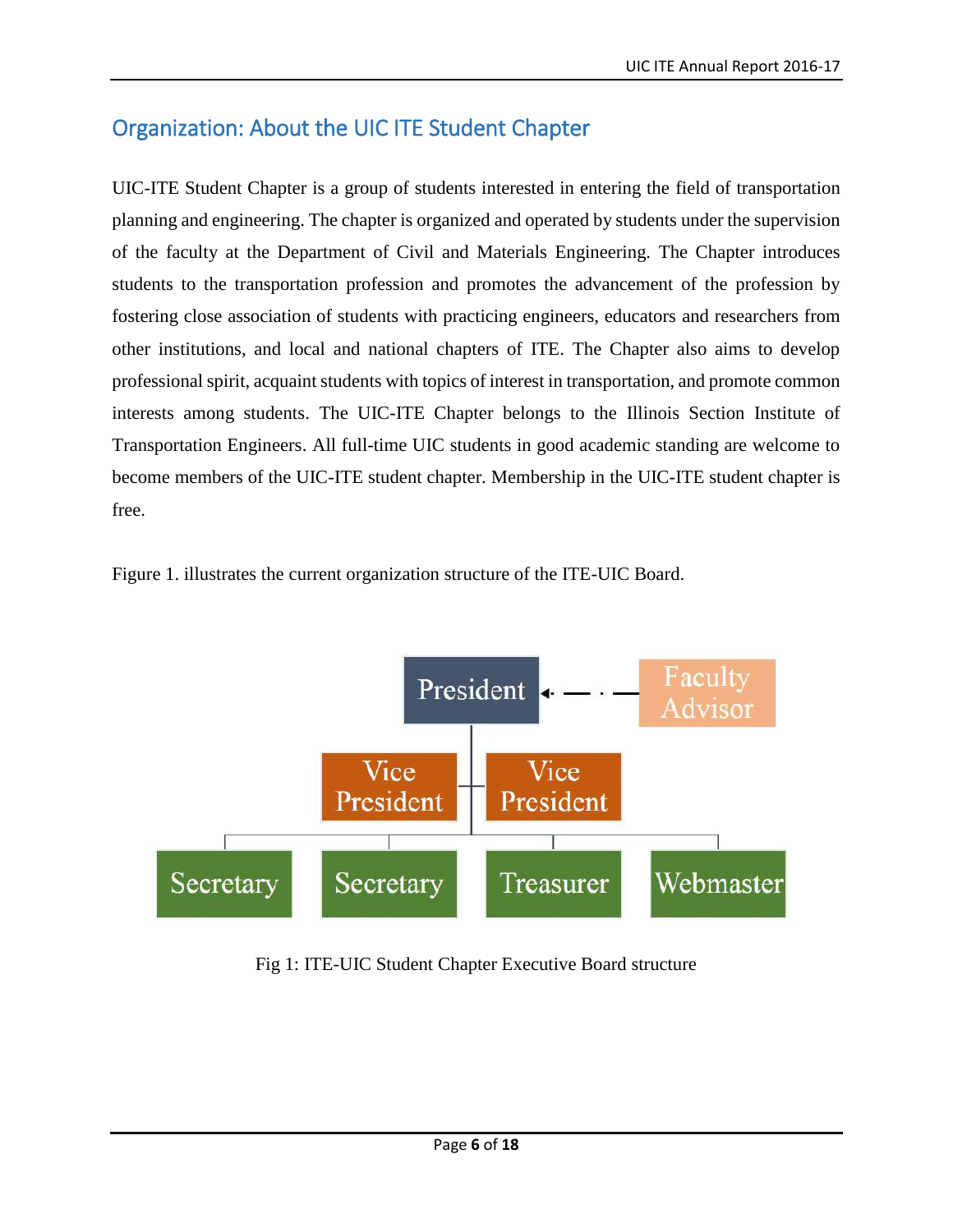## Organization: Meet the Executive Board

#### **Faculty Advisor – Dr. Bo Zou**

Dr. Zou is an Assistant Professor in the Department of Civil and Materials Engineering at University of Illinois at Chicago (UIC). Dr. Zou is affiliated with the Center for Supply Chain Management and Logistics, UIC Urban Transportation Center, the National University Rail Center, the Center of Excellence for Airport Technology.



#### **President – Nabin Kafle**

Nabin Kafle is a PhD graduate student in the Department of Civil and Materials Engineering at University of Illinois at Chicago (UIC). His research interests include (a) Logistics and Supply Chain Engineering, (b) Transportation planning & policy and (c) Machine Learning & Big Data Analytics.



#### **Vice President - Ramin Shabanpour**

Ramin Shabanpour is a PhD graduate student in the Department of Civil and Materials Engineering at University of Illinois at Chicago (UIC). His research interests include (a) Activity-based Travel Behavior and Time Use Analysis, (b) Integrated Land Use, Transportation, and Environment Models and (c) Machine Learning and Big Data Analytics

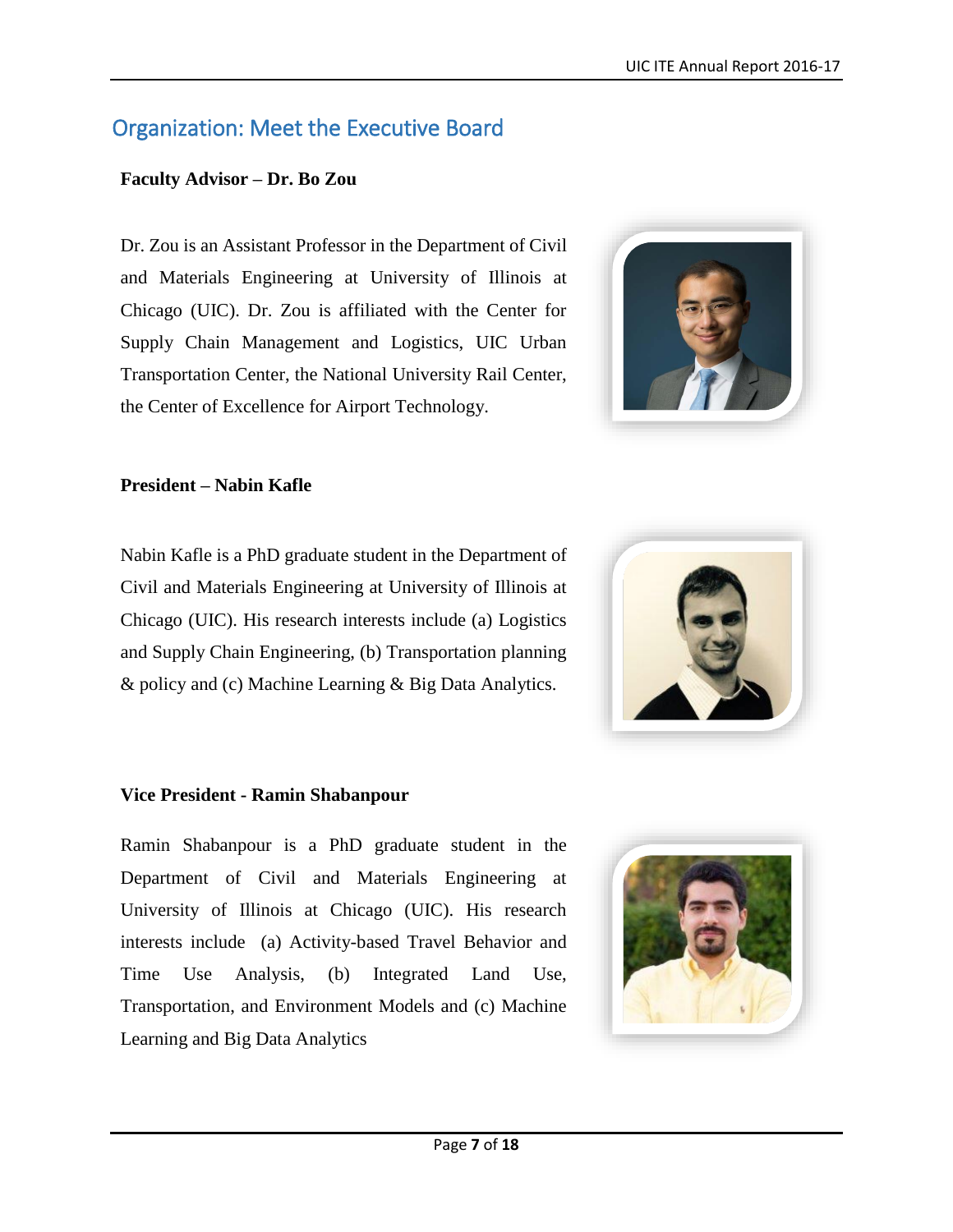#### **Vice President - Mohamadhossein Noruzoliaee**

Mohamadhossein Noruzoliaee is a PhD graduate student in the Department of Civil and Materials Engineering at University of Illinois at Chicago (UIC). His research interests include (a) Application of operations research and game theory to transportation engineering, (b) Transportation network modeling and (c) Transportation systems modeling and analysis.



#### **Treasurer - Noosheen Nazari**

Noosheen Nazari is a PhD graduate student in the Department of Civil and Materials Engineering at University of Illinois at Chicago (UIC). Her research interests include (a) Modeling energy consumption behavior in activity-based framework, (b) Household vehicular decision modeling considering new technology: electric vehicle and (c) Operations research in infrastructure management.



#### **Secretary – Natalia Kuvakina**

Natalia Kuvakina is a Masters graduate student in the Department of Civil and Materials Engineering at University of Illinois at Chicago (UIC). Her research interests include (a) Transportation Planning and Demand Modeling, (b) Transportation Systems Analysis and (c) Travel Behavior Analysis.

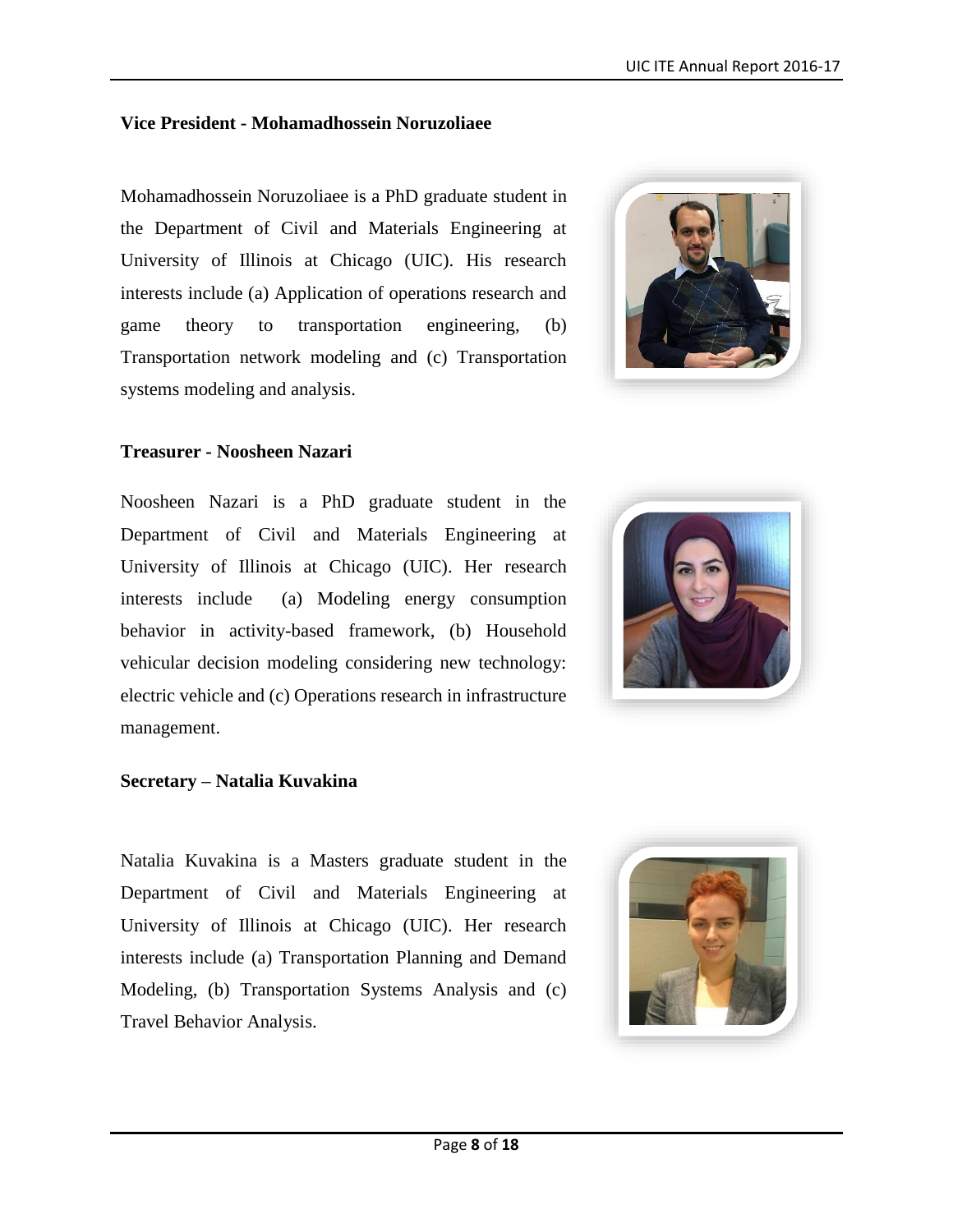#### **Secretary – Sudheer Ballare**

Sudheer Ballare is a PhD graduate student in the Department of Civil and Materials Engineering at University of Illinois at Chicago (UIC). His research interests include (a) Urban Logistics, (b) Operations research and (c) Intelligent and sustainable transportation systems.



#### **Webmaster – Sandeep Sasidharan**

Sandeep Sasidharan is a Masters graduate student in the Department of Civil and Materials Engineering at University of Illinois at Chicago (UIC). His research interests include (a) Mobile computing, (b) Urban mobility and (c) Intelligent transportation systems.

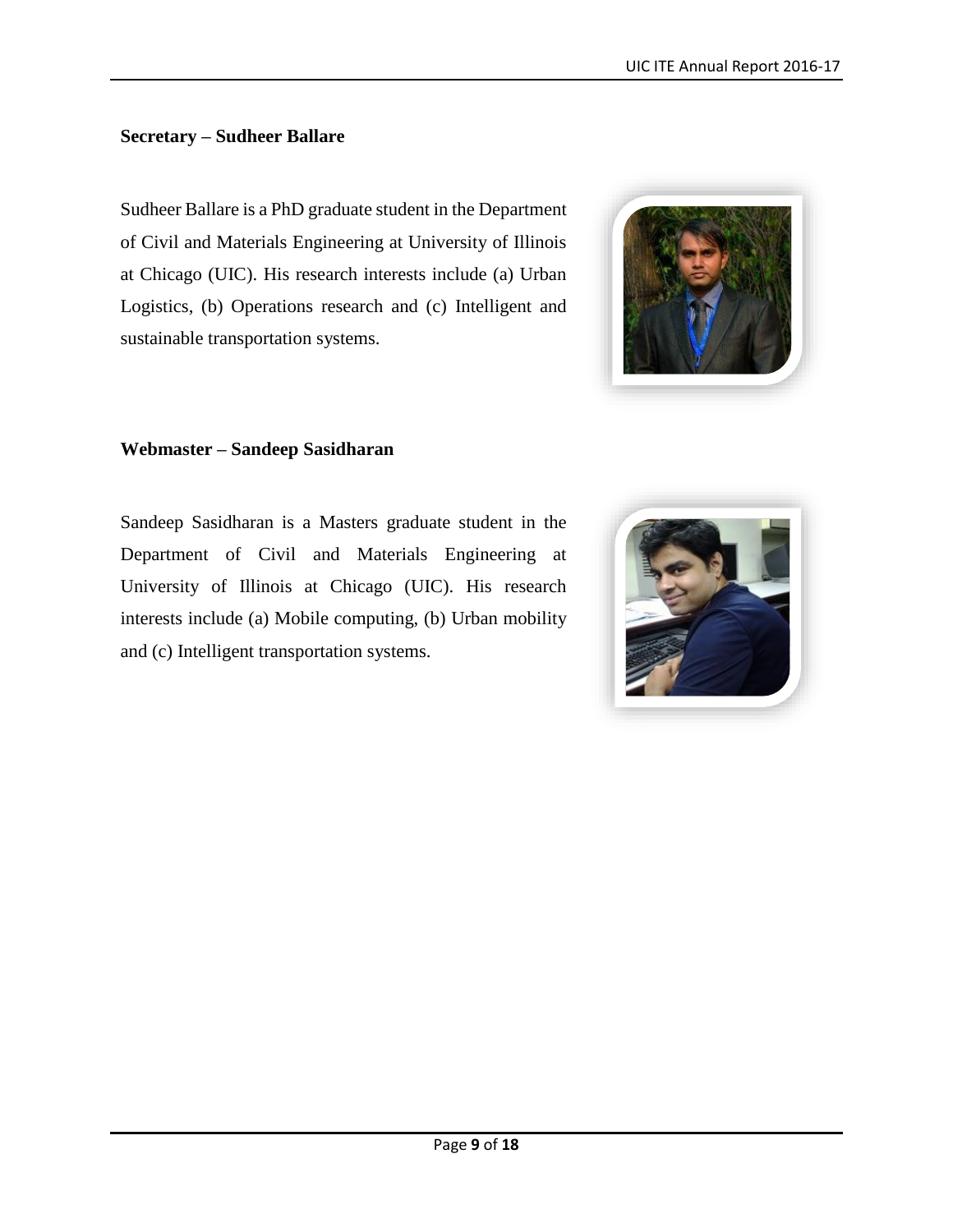## Technical Activities: Conferences

#### **Transportation Research Board (TRB)**

The Transportation Research Board (TRB) 96th Annual Meeting was held January 8–12, 2017, in Washington, D.C. More than 12,000 transportation professionals from around the world attended the conference. The conference program covered all transportation modes, with more than 5,000 presentations in over 800 sessions and workshops, addressing topics of interest to policy makers, administrators, practitioners, researchers, and representatives of government and industry.



Fig 2: ITE-UIC Student Chapter member Nima Golshani at TRB 2017.

### **INFORMS**

The INFORMS 2016 Annual Meeting took place in Nashville, Tennessee, November 13-16, 2016. The INFORMS Annual Meeting, with more than 1,000 sessions and over 5,000 papers, covers the broad landscape of Operations Research and advanced Analytics research and practice.



Fig 3: ITE-UIC Student Chapter President Nabin Kafle making a presentation at INFORMS 2016.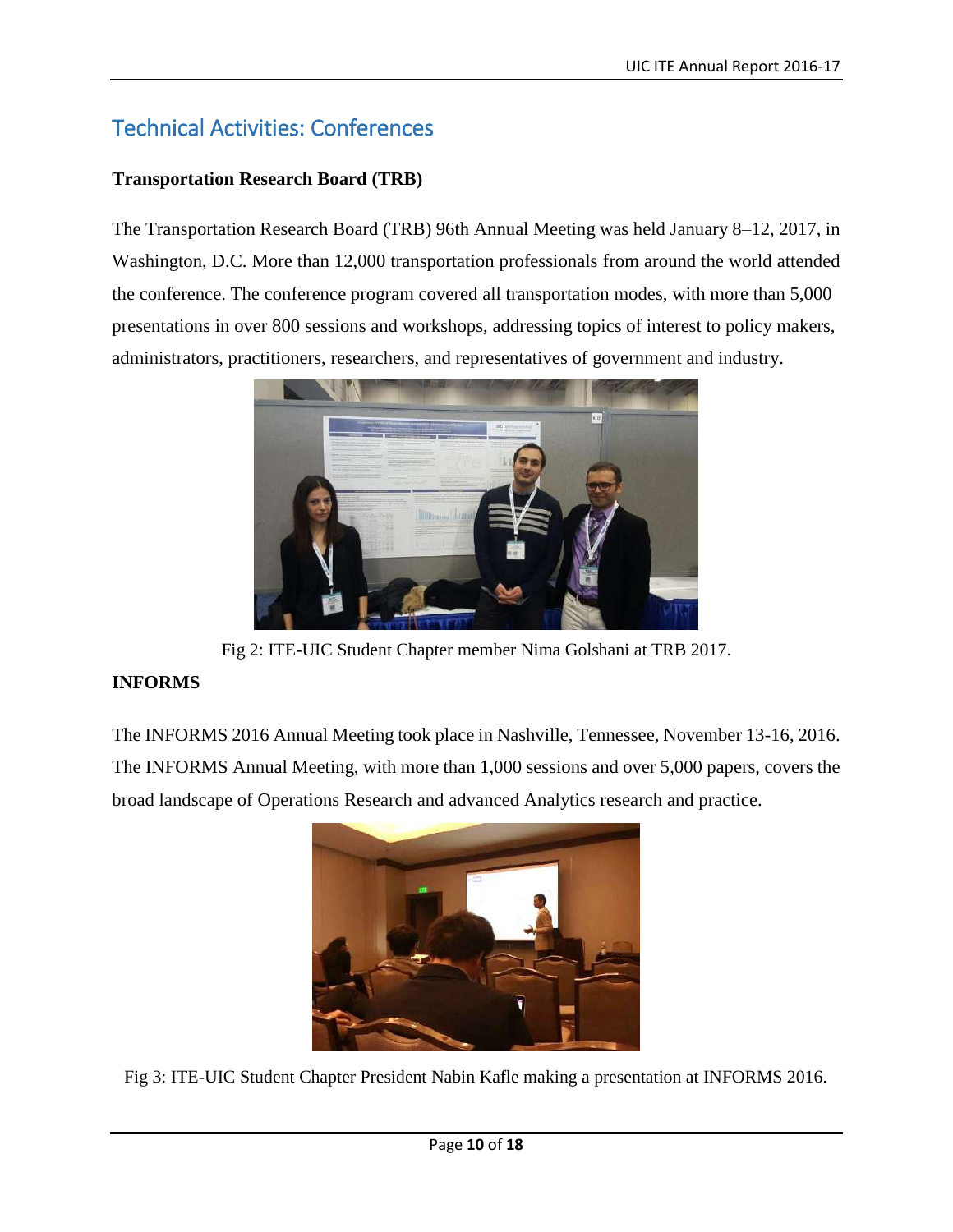## Technical Activities: Seminars

## **Seminar - Analysis of Transit Quality of Service and Employment Accessibility for the Greater Chicago Region (Mr. Inshu Minocha)**

Mr. Inshu Minocha, who is working as a Transportation Planner at CDM Smith in their Chicago office, shared the methodology and findings from his Master's thesis topic on the topic, "Analysis of Transit Quality of Service and Employment Accessibility for the Greater Chicago Region". The research was focused on exploring the quality of the transit system in the Chicago region through a set of supply and demand-side indicators at the census tract level. It explores the quality of the transit system in the Chicago region through a set of supply- and demand-side indicators at the census tract level. A series of these indicators was mapped over the Chicago region at the census tract level. The paper also ranks census tracts on the local transit measures, as well as on the regional transit-based employment accessibility measures, and identifies those areas that are well off and worst off in regard to both types of indexes. Followed by this, Mr. Inshu presented excerpts from some of his current projects while working at CDM Smith, Inc. These include snapshots of project materials and discussion of upcoming trends and challenges in the tolling industry.



Fig 4: Mr. Inshu Minocha (CDM Smith) addressing the UIC-ITE members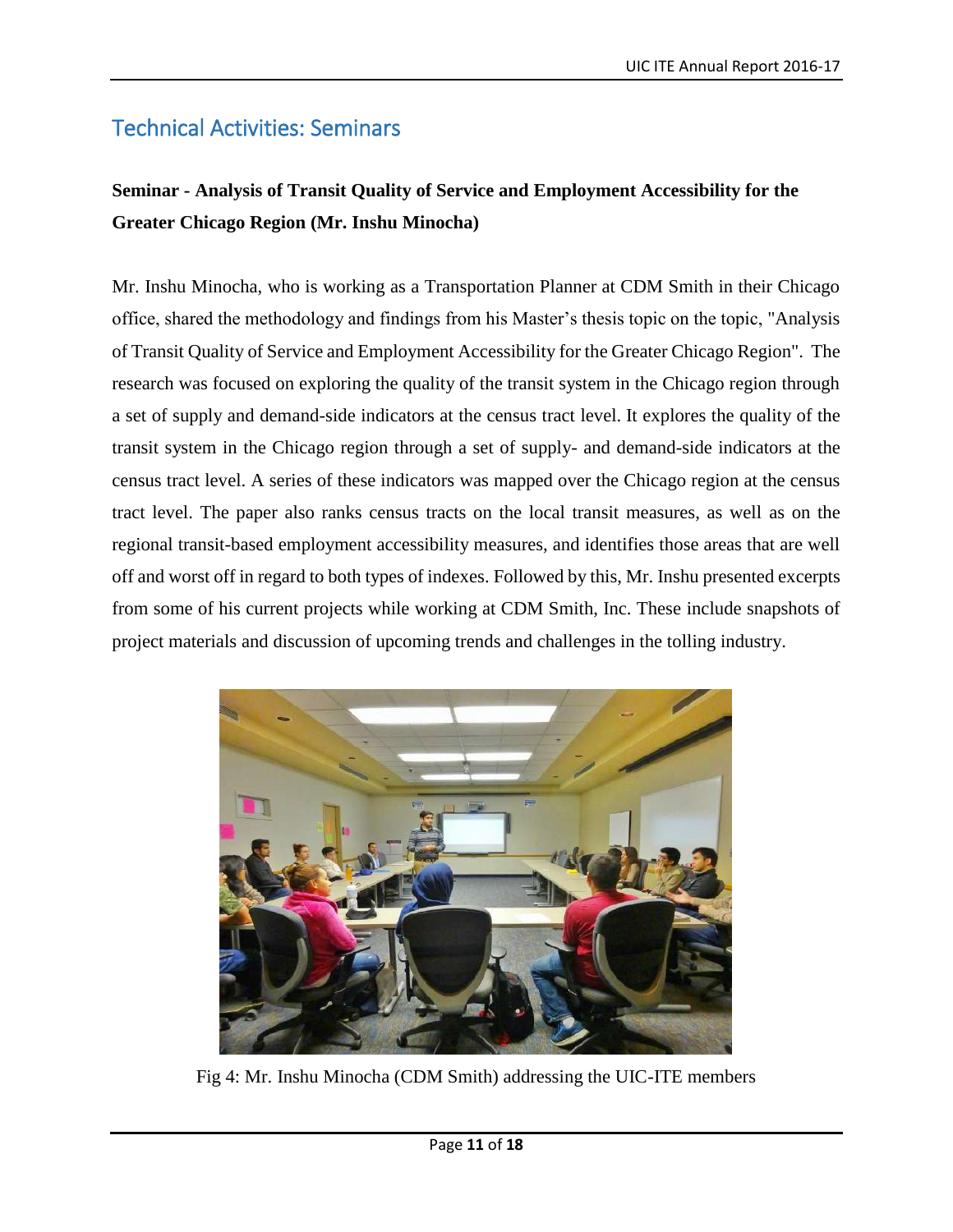#### **Seminar - Industrial Careers in Mathematical Programming (Dr. Ed Klotz)**

Dr. Klotz, Mathematical Programming Specialist at IBM, gave a seminar on Industrial Careers in Mathematical Programming. He has been involved in CPLEX development, training, documentation and support. Dr. Klotz, during the seminar, presented insights on different types of mathematical programming problems, associated algorithms and practical capabilities in solving these problems. He also talked about the foundational mathematics that is used on regular basis by explaining the application of mathematical programming in industries. There is a synergistic effect between the algorithm improvements in software and improvements in hardware. Some of the sources of the progress that Dr. Klotz mentioned were: chip speed improvement; more memory which enables better implementation, accurate and parallel computation; and creation of more challenging models with increased capabilities. Talking about the current capabilities, CPLEX can solve 10-50 million constraints with essentially unlimited number of variables with decomposition techniques like column generation. Although capabilities are reduced with quadratic expressions in the objective and constraints, CPLEX is still able to solve bigger problems. Dr. Klotz also presented a list of industrial applications where mathematical programming techniques are used.



Fig 5: Dr. Ed Klotz (IBM) addressing the UIC-ITE members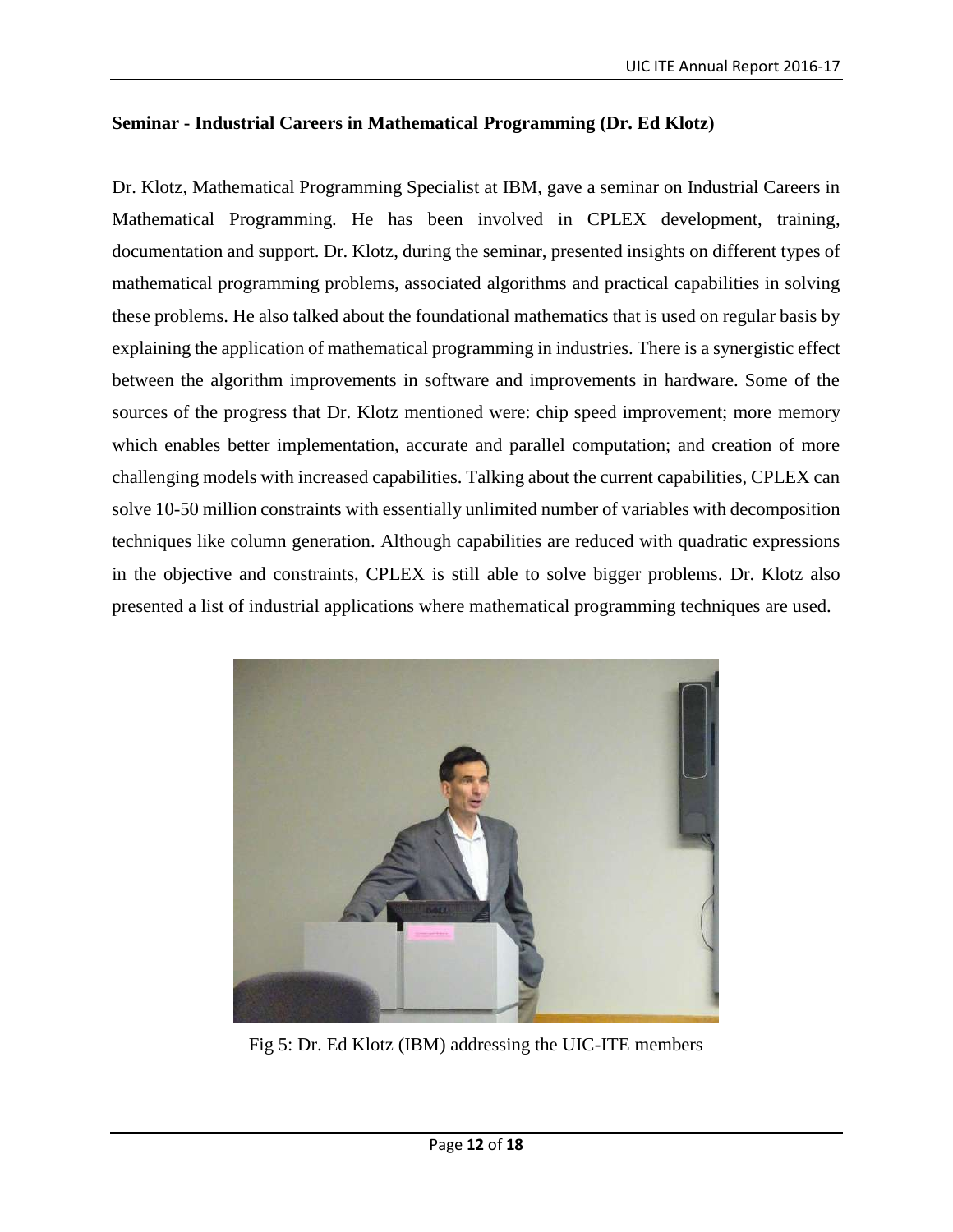## Technical Activities: Webinars

List of webinars attended by UIC-ITE student chapter members:

#### **1) TRB Webinar: The Economic Costs of Unreliability in Freight and Truck Travel Time - February 15, 2017**

This webinar demonstrated the survey methodology that was developed to estimate the value of travel time reliability for truck freight system users in order to assist in the evaluation of proposed highway infrastructure and operations investment.

#### **2) TRB Webinar: Integrating Climate Change Resilience into Transportation Asset Management - October 13, 2016**

In this webinar, various infrastructure experts (a) described the growing importance of climate change and extreme weather events in transportation agency decision-making, (b) identified trends and challenges with respect to the inclusion of climate change risks in asset management practices and (c) listed tools and methods to account for climate change and extreme weather risks in asset management systems.

#### **3) ADB40 big data: Webinar on Model-Based Machine Learning - September 27, 2016**

In this webinar, Daniel Emaasit (PhD Student of Transportation Engineering at UNLV) introduced Model-Based Machine Learning (MBML) and how it allows data scientists to address the uncertainty inherent to real-world machine learning applications. He also demonstrated how to implement MBML in a probabilistic programming language called Stan, using the RStan package.

#### **4) TRB Webinar: Models Used in Air Quality Analysis – September 15, 2016**

This webinar discussed specific model types generally used in the analysis of transportationrelated air quality analysis of fleets. These include transportation analysis models, emission factor models, and dispersion models.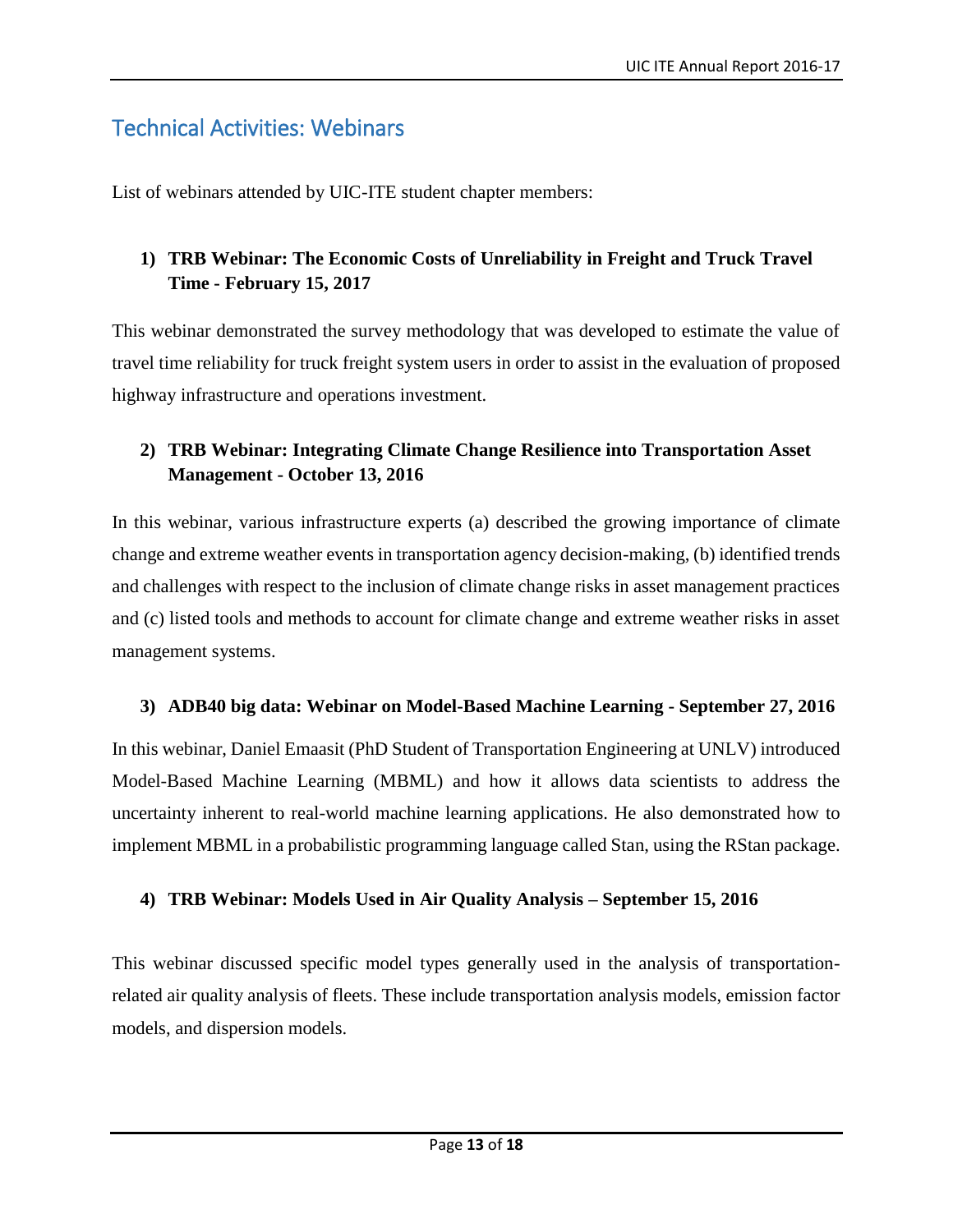## Liaison: ITE Midwestern District, On campus

#### **ITE Midwest Student Leadership Summit, Iowa (September 14-16, 2016)**

The ITE Student Leadership Summit (SLS), Iowa was a three-day long transportation engineering event held annually by the Western District of the Institute of Transportation Engineers. The 2016 summit, hosted by ISU's TSA and sponsored in part by ISU's Institute for Transportation (InTrans), attracted more than 80 students representing the Great Lakes and Midwestern ITE Districts. The SLS provides students a discussion forum of current and future developments of transportation and gives an opportunity to network with transportation professionals. During the three-day event, engineering professionals critiqued resumes, conducted mock interviews, and explored industry trends with students. Students were exposed to various activities, speakers, and workshops equipping them with tools to be leaders in the transportation engineering world.



Fig 6: UIC-ITE chapter member participating at the ITE Midwest Student Leadership Summit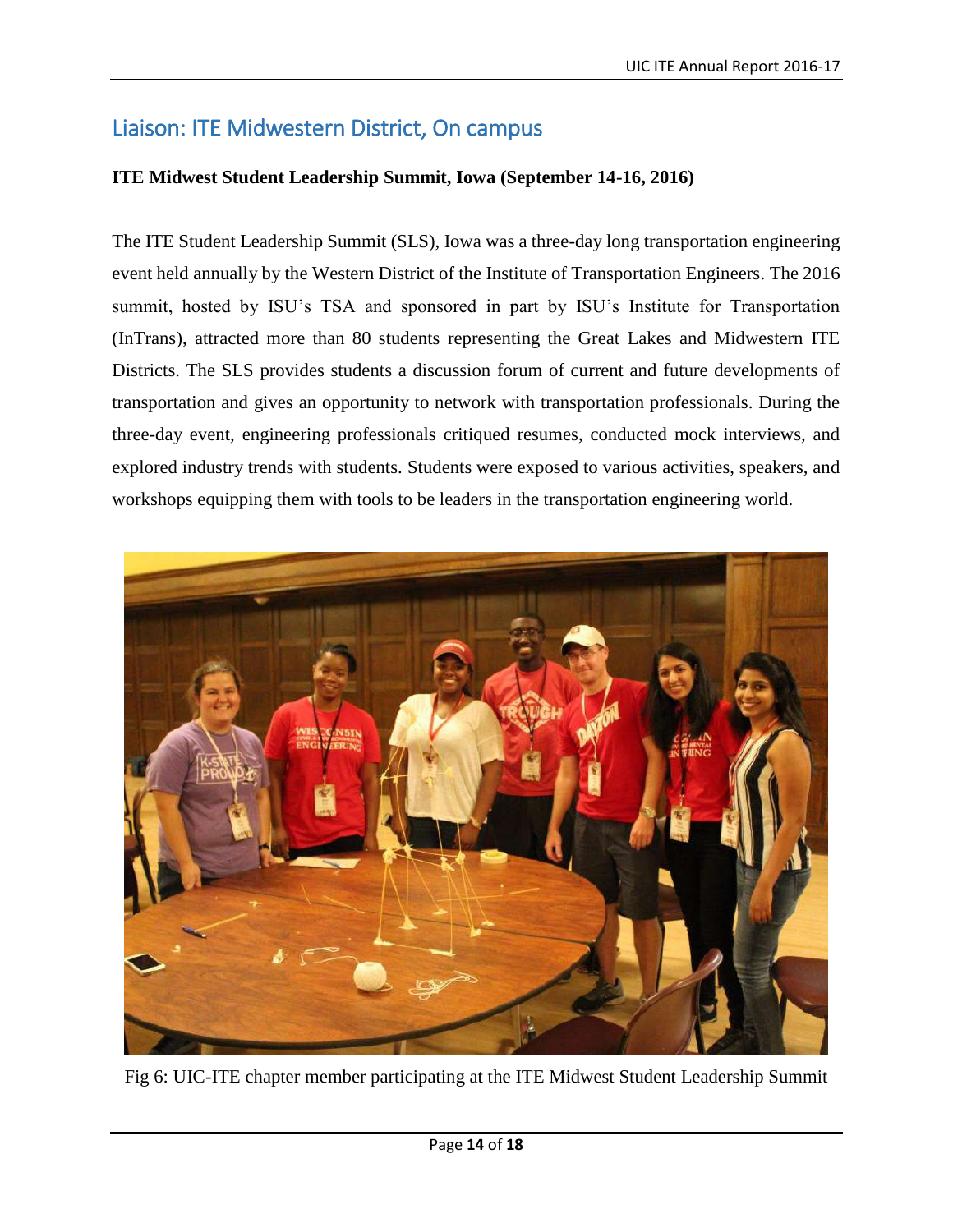#### **ITE Student day at Illinois Institute of Technology Event**

On March 3, 2017 Illinois Institute of Technology hosted an event, designed for college students majoring in Transportation-related fields. The event consisted of a career fair, featuring such companies as Dama Consultants, Gewalt Hamilton Associates Inc, AES Services, TranSmart Technologies, Inc, Christopher B. Burke Engineering, AECOM, Civiltech Engineering, Inc, Clark Dietz, followed by a luncheon with engineering professionals and company representatives.

The career fair attracted a significant number of students, mostly graduate. Besides the hosts IIT, the event was visited by UIC, U of I, and UW Madison students. The career fair went way beyond scheduled end time due to the continuously arriving students and a high interest shown by the recruiters. After the luncheon, the event was open for informal conversation with some of the recruiters and representatives from Cambridge Systematics, TranSystems, and CH2M Hill. The head of Midwestern District of ITE John Davis together with Ashley Hochstatter, Illinois Section ITE Student Affairs Director, were also present at the event, providing information about ITE to the interested students and hosting the luncheon.



Fig 7: ITE Student day at Illinois Institute of Technology Event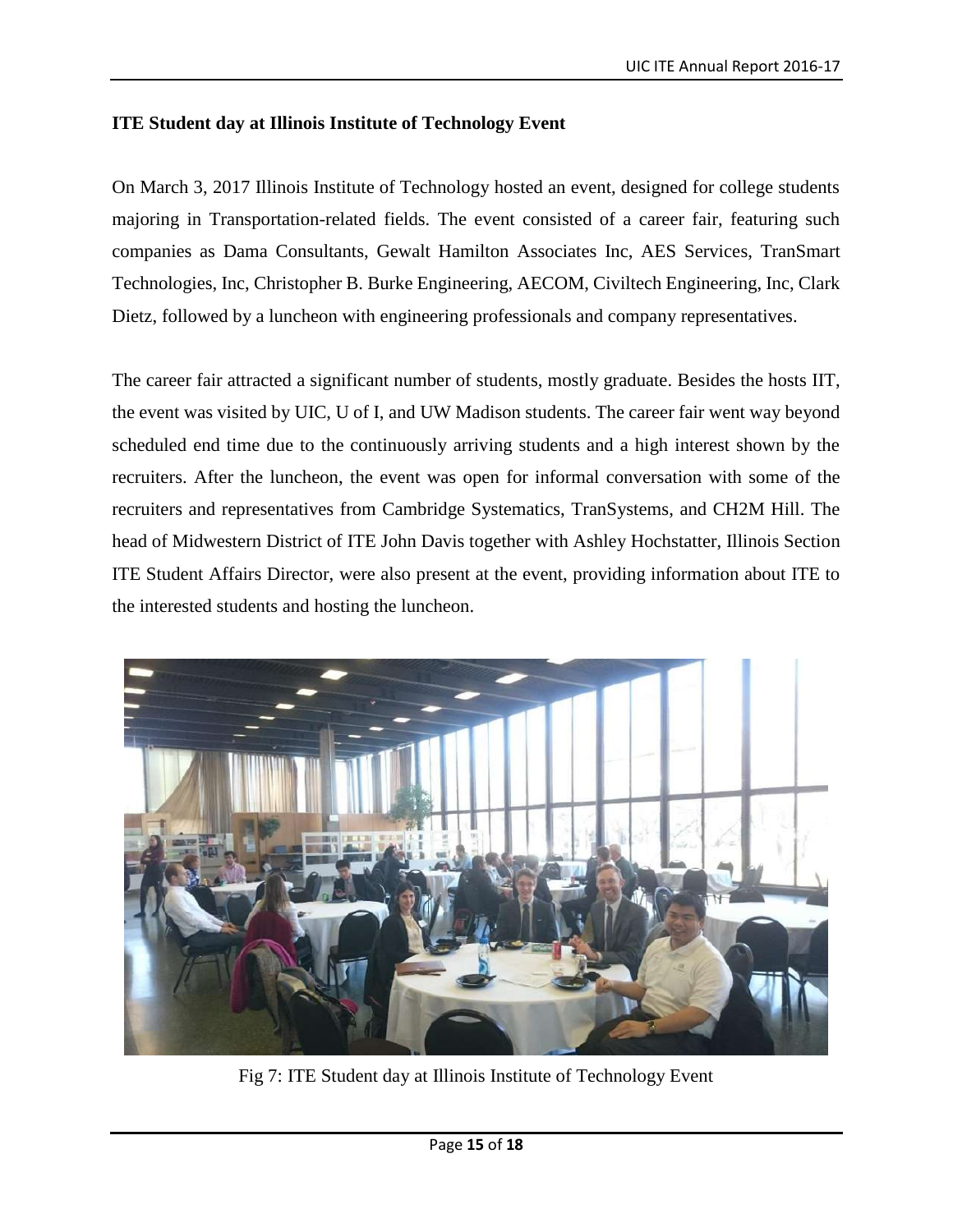#### **First General Body Meeting of UIC ITE chapter**

After the renewal of local UIC ITE chapter, the First General Body Meeting was held on October 26, 2016. The main agenda for the meeting was to reintroduce Chapter to UIC students, explain general functions and resources provided by ITE society, and recruit new members. Two of the UIC faculty members were present at GBM – Prof. Karl Rockne, Civil and Materials Engineering Interim Department Head, and Prof. Bo Zou, Academic Adviser of UIC ITE Chapter. Prof. Rockne gave a short speech acknowledging the renewal of ITE university chapter and welcoming students. He encouraged the board and regular members to work on the growth of the chapter and guaranteed a full support of CME department. Prof. Zou followed his remarks also welcoming students and talking about ITE purpose and benefits that come with being a part of it.

UIC ITE chapter's president, Nabin Kafle, spoke in detail about ITE society and the Chapter, their goals and objectives. Nabin also dedicated a part of the presentation to the student benefits, such as a free chapter membership and a free first-year national membership, seminars and conferences, available to student member, and finally scholarships and general support of upperclassmen peers. As a reward to the most knowledgeable participants in the quiz organized at the end of the GM, the board gave away two Amazon gift cards. All participants were also provided with pizza and refreshments after the meeting.



Fig 8: First General Body Meeting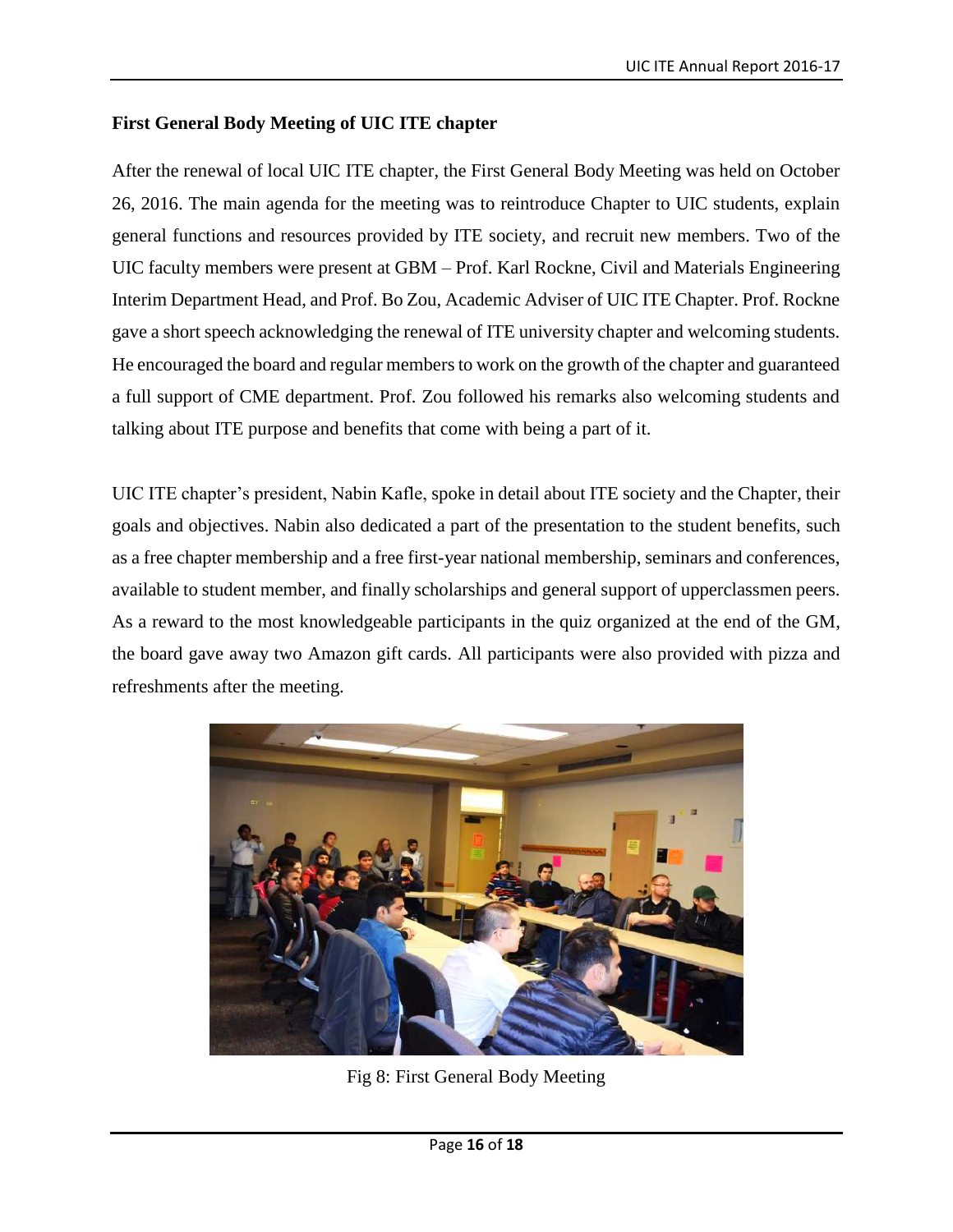## Financial Report

| Opening Balance (08/22/2016)   |                                    | \$0        |
|--------------------------------|------------------------------------|------------|
| Income                         | Departmental fund                  | \$2,000    |
|                                | <b>TOTAL</b> Income                | \$2,000    |
| Expense                        | General body meeting (food)        | \$187.15   |
|                                | General body meeting (prize)       | \$50       |
|                                | Lunch with speaker (Inshu Minocha) | \$42       |
|                                | Lunch with speaker (Dr. Ed Klotz)  | \$47.61    |
|                                | <b>TOTAL</b> Expense               | \$326.76   |
| Closing Balance $(12/31/2016)$ |                                    | \$1,673.24 |

## Recognition



### Fig 9: ITE Scholarship winners ITE Illinois Chapter